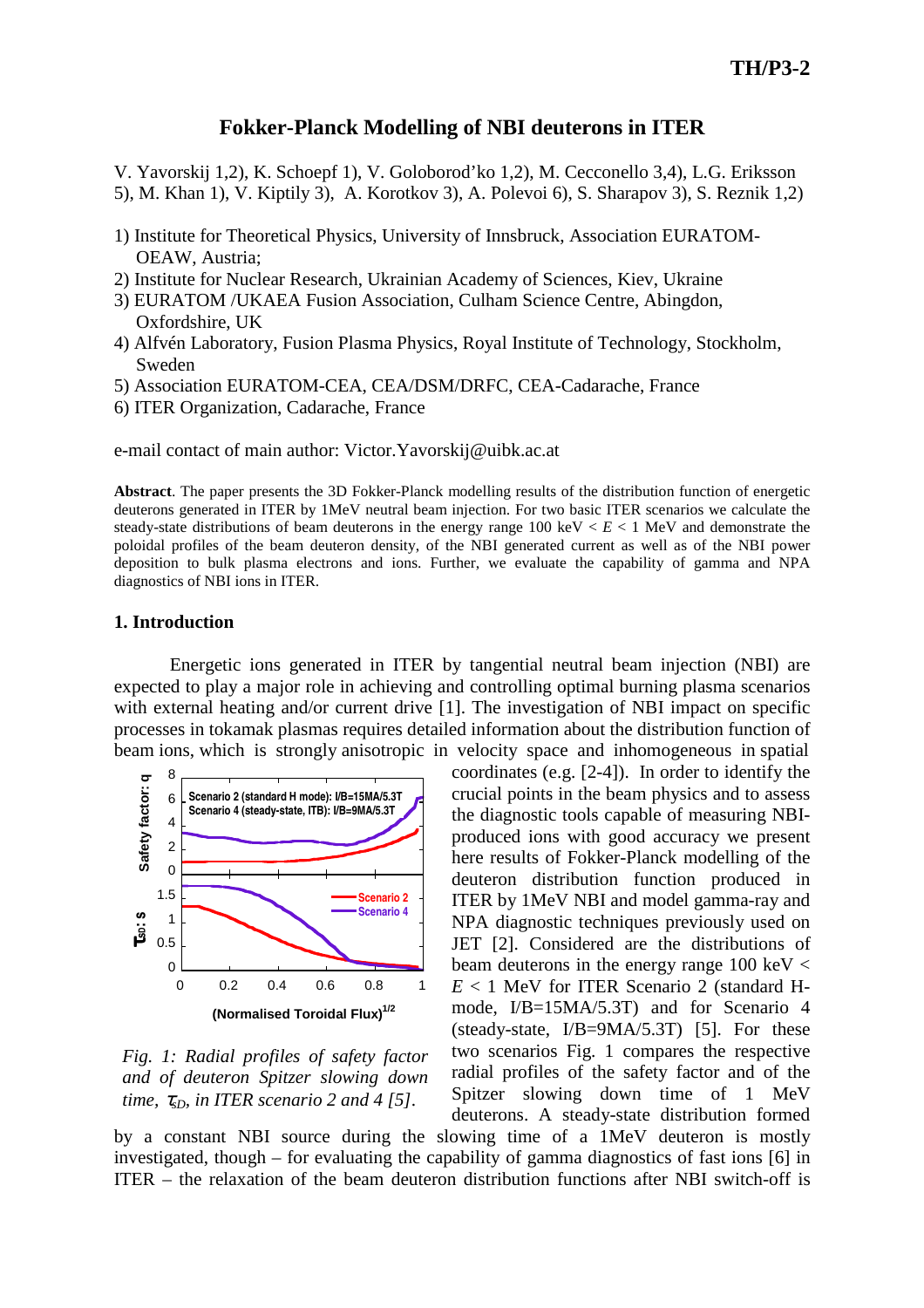examined as well. Referring to the specific NBI injection geometry of ITER and considering finite beam thickness and divergence, the source of NBI generated deuterons is calculated as a 4-dimensional distribution function in real space [4]. Based on this source the steady-state deuteron distributions are computed using the 3D in constants-of-motion (COM) Fokker-Planck code, which was earlier tested in interpretive modelling of beam ions in JET Trace Tritium Experiments (TTE) [2]. For the present calculations this 3D Fokker-Planck model has been extended to take into account the beam divergence, which is important to obtain a higher spatial resolution of the NBI ion distribution function [4].

## **2. Modelling results**

Based on the calculated 3D COM distribution functions of beam deuterons in ITER we model the poloidal profiles of the density of energetic deuterons, of the NBI power deposition to bulk plasma electrons and ions as well as of the NBI generated current. Similar to our simulations in [7, 8] the (*R*,*Z*)-profiles of gamma-emission from nuclear reactions of beam deuterons with plasma impurities are also modelled as well as the energy spectra of neutral deuterium  $(D^0)$  fluxes induced by beam deuterons. For examining the time evolution and relaxation of the deuteron distribution function after NBI switch-off we employ a timedependent Fokker-Planck approach that was used for the analysis of the evolution of alpha particle induced gamma-emission in JET TTE [9, 10].

## *a) Distribution function of NBI deuterons*

Figure 2 compares the COM deuteron distributions generated by 16.5MW on-axis (left) and 16.5MW off-axis (right) NBI in the steady state ITER scenario in the case of standard beam divergence [4]. The red lines in Fig. 2 represent deuterons produced from



*Fig. 2: Contours of the 3D COM distribution function of 1MeV beam deuterons in the plane spanned by the normalized magnetic moment* λ=µ*B/E and the maximum radial orbit coordinate for 16.5MW on-axis and 16.5MW off-axis NBI in ITER scenario 4 (ITB). Red lines denote the beam axis and violet ones show the boundary of the confinement domain of co-going particles (solid lines) and that of toroidally trapped particles (broken lines). The yellow line corresponds to the separatrix between trapped and circulating particles.* 

neutrals in the vicinity of the beam axis (solid and broken lines correspond to the beam path before and, respectively, after the tangency point,  $R<sub>t</sub>=5.28m$ ). The majority of beam ions at E=1MeV appears as well-circulating core-localised  $(r_{\text{max}}/a < 0.3{\text -}0.4)$  particles with a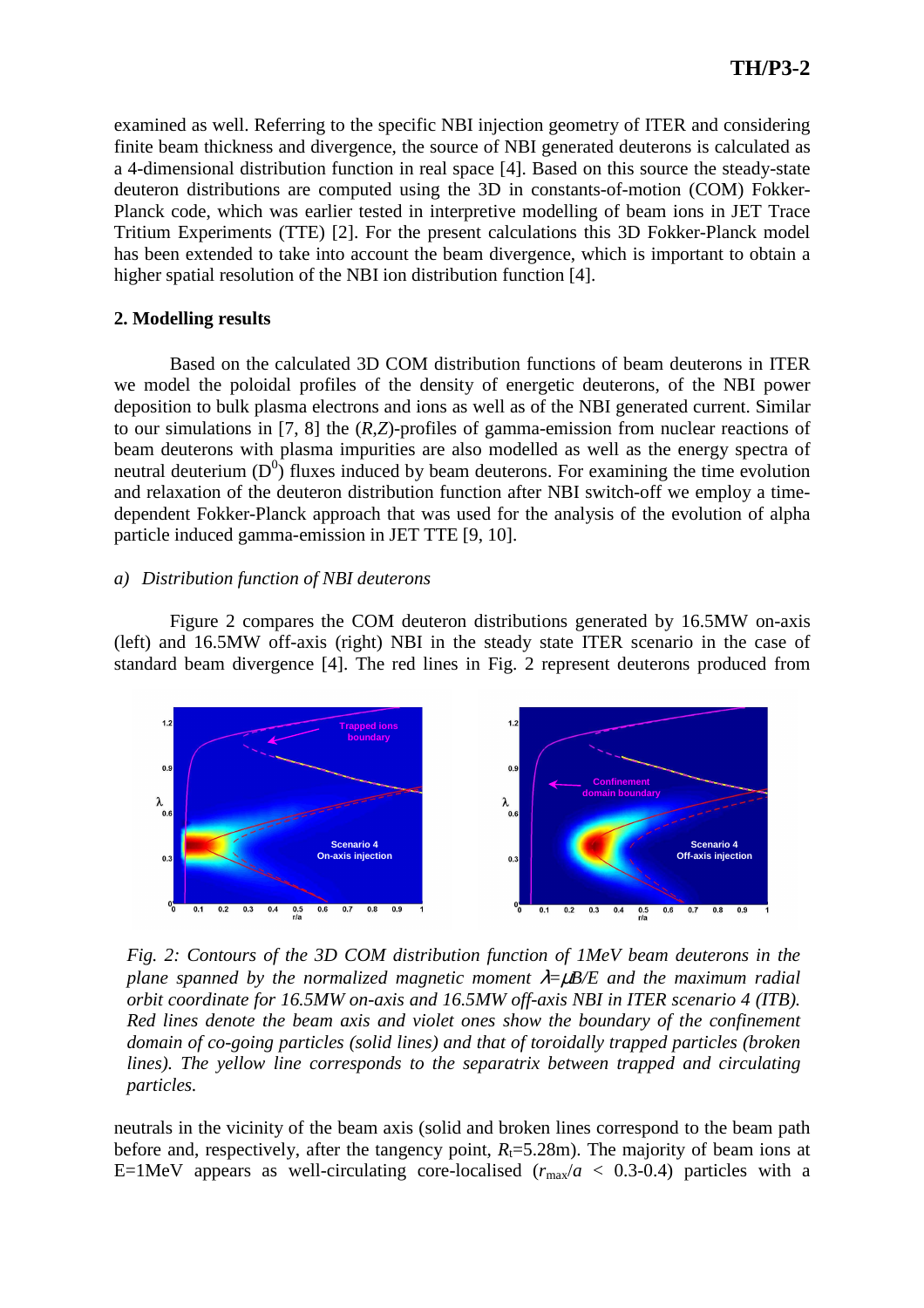normalized magnetic moment  $\lambda \sim 0.4$  (V<sub>II</sub>/V~0.7-0.8). Clearly seen is the effect of NBI direction on the radial profile of 1 MeV beam deuterons. In Fig. 3 we display the modelled profiles of the density of energetic NBI deuterons ( $100 \text{keV} < E < 1 \text{MeV}$ ) in the (*R*, *Z*)-plane for the  $4<sup>th</sup>$  scenario. While the RHS image shows the poloidal density profile of fast deuterons



*Fig. 3: Modelled profiles of the density*  $(m<sup>-3</sup>)$  *of NBI deuterons (100keV<E<1MeV) in Scenario 4 for 16.5MW on-axis (left), 16.5MW off-axis (center) and (16.5MW on-axis +16.5MW off-axis) 1MeV D<sup>0</sup> - NBI (right).* 

generated by two 1MeV  $D^0$  beams with 33MW total NBI power (16.5MW on-axis + 16.5MW off-axis), the two images on the left and in the center illustrate the partial densities from 16.5MW on-axis and 16.5MW off-axis injection, respectively. An essential poloidal asymmetry of the density of beam ions becomes apparent, which is most pronounced in the case of off-axis injection. Figure 4 displays the calculated density profiles of NBI deuterons



*Fig. 4: Mid-plane profiles of the modelled density of*  NBI *deuterons (100keV < E < 1MeV)* for *the 4th ITER scenario. The black curve represents the midplane profile of fusion alphas modelled in [11].* 

and of fusion alphas in the plasma mid-plane for scenario 4. The red curve represents our modelled profile of the beam deuteron density, which is seen to reasonably agree with the ASTRA simulation in [5] (blue curve). The maximum density of beam deuterons in this scenario is  $\sim 10^{18}$  m<sup>-3</sup> and amounts to about 25% of the maximum density of fusion alphas [11].

#### *b) Current driven by beam deuterons*

Due to the strong anisotropy of beam ions in longitudinal velocity (majority of them are co-circulating) a significant contribution of beam deuterons to the plasma current can be expected. This is confirmed by Fig. 5 that compares, for the  $2<sup>nd</sup>$  and  $4<sup>th</sup>$  ITER scenario, the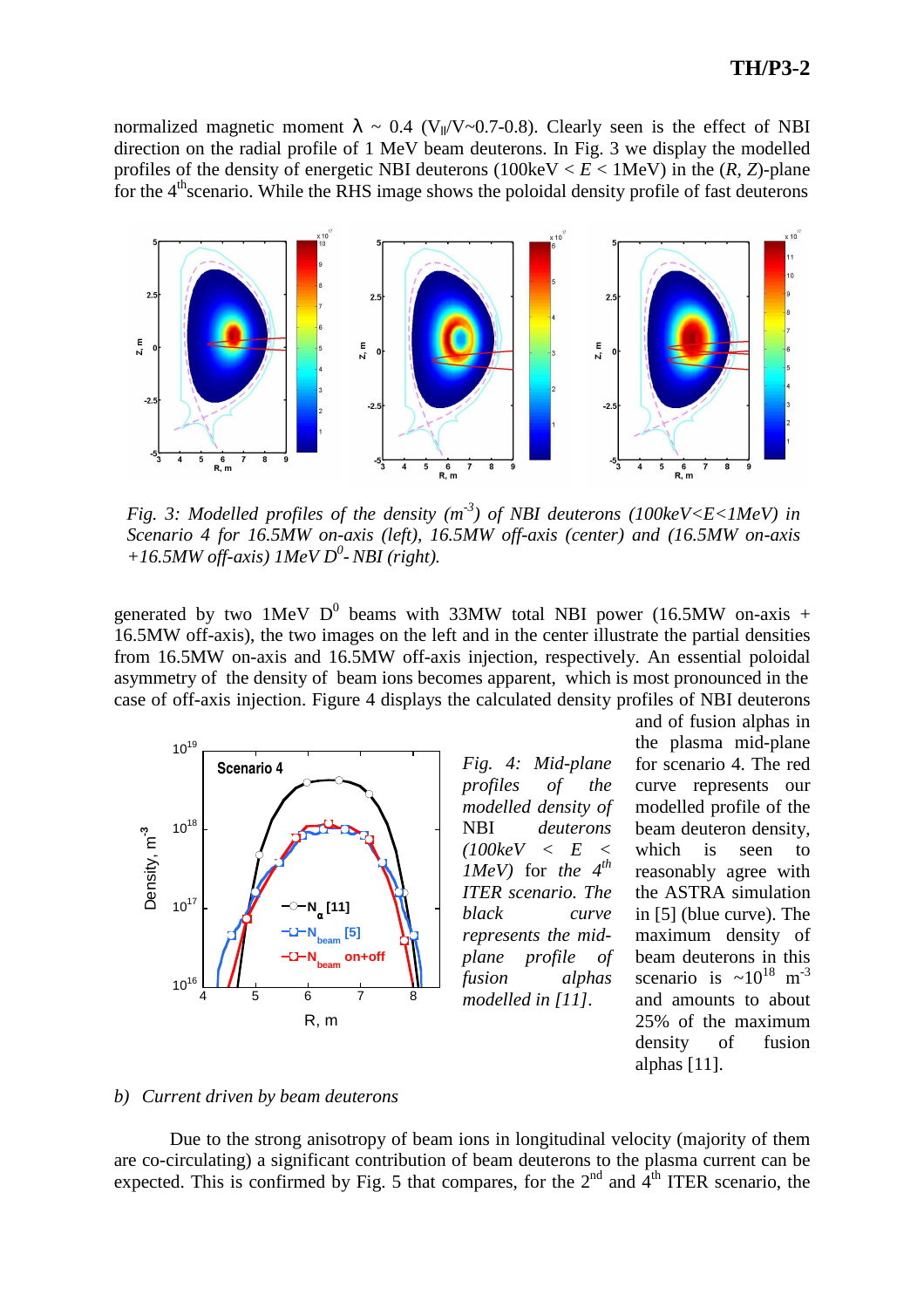# **TH/P3-2**

mid-plane densities of the beam driven current  $j_{beam}(R, Z=Z_{ax})$ , of the total plasma current  $j_{tot}(R, Z = Z_{ax})$  [5] and of the current  $j_a(R, Z = Z_{ax})$  induced by fusion alphas [11]. It is seen that the current driven by beam deuterons will constitute a substantial part of the plasma current and in the case of Scenario 4 can be even comparable with *jtot* [5] and the alpha driven current  $j_{\alpha}$ . Thus NBI deuterons, by analogy with fusion alphas [11], can noticeably affect the



*Fig. 5: Mid-plane profiles of the modelled densities of currents driven by beam deuterons, jbeam , and by fusion alphas, j*<sup>α</sup> *, for the 2nd (a) and 4th (b) ITER scenario* 

plasma equilibrium in ITER, at least in the case of the reversed shear plasma in Scenario 4. Note that the total beam driven current *jb tot*, must include that of beam ions and the electron reversed current and can be represented as  $j_{b\text{ tot}} = \langle j_b \rangle \Big[ 1 - Z_b (1 - g) / Z_{\text{eff}} \Big]$ , where  $g \sim (r/R)^{1/2}$ stands for the trapped electron correction to  $j_{b\text{tot}}$  [12].

#### *c) NBI power deposited to the bulk electrons and ions*

The important impact of NBI on bulk plasma components is due to the respective



*Fig. 6: Modelled R,Z profiles of the density of NBI power (Wm-3) deposited to the bulk electrons (left), deuterons (center) and tritons (right) in Scenario 2.*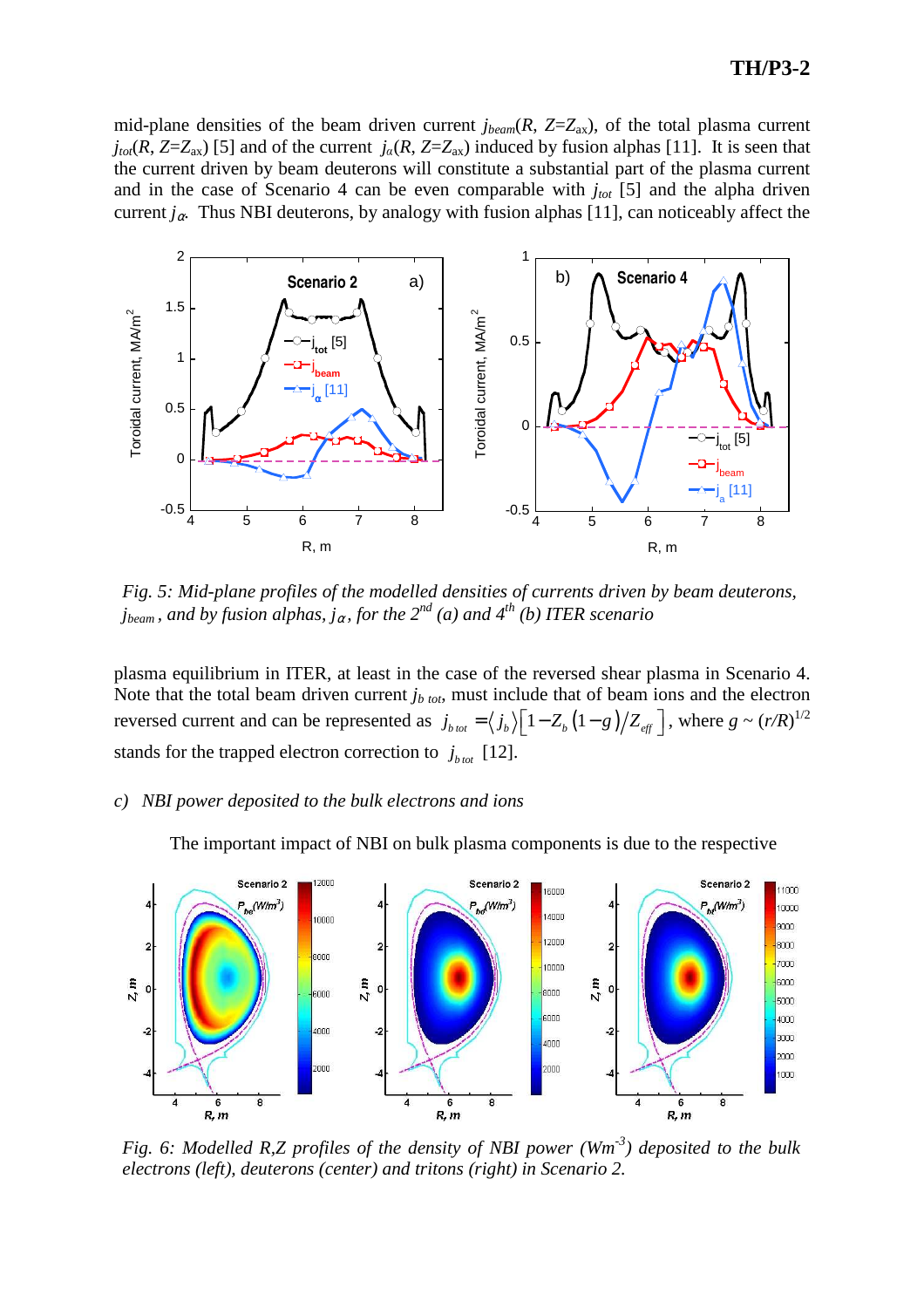deposition profiles of injection power to plasma electrons and ions. In Fig. 6 we illustrate for the 2nd ITER scenario the modelled *R*,*Z* distributions of the density of NBI power allocated to plasma electrons,  $P_{be}$ , to bulk deuterons,  $P_{bd}$ , and to tritons,  $P_{bt}$ . The NBI power deposition to plasma electrons is characterized by a hollow profile with the maximum  $P_{be}$ 0.01MW/m<sup>3</sup> occurring at the high-*B* side of the plasma ( $R \sim 5$ m). This enhanced  $P_{be}$  at the plasma periphery is due to a relatively high slowing down frequency of beam deuterons on the electrons  $v_s^{D/e} \sim 1/\tau_{sD}$  at the plasma edge (see Fig. 1). Note that, in contrast to  $P_{be}$ , the NBI powers transferred to plasma deuterons,  $P_{bd}$ , and tritons,  $P_{bt}$ , are localized in the plasma core in accordance with the *R*,*Z* distribution of slowing down rates of beam deuterons on bulk ions,  $v_s^{D/i} \sim n_i$ , which peak in the plasma center. Interestingly, for the 2<sup>nd</sup> scenario the maximum value of the density of NBI power deposited to bulk deuterons,  $P_{bd}$ , is nearly 0.02MW/m<sup>3</sup>, while the maximum of  $P_{bt}$  is of the order of 0.01MW/m<sup>3</sup>. Similar features of NBI power allocations to the bulk plasma components are observed also for scenario 4 as shown in Fig. 7. However, in this scenario, the hollow shape of *Pbe* is less pronounced with a maximum of  $P_{be}$  below 0.01MW/m<sup>3</sup>. Further, the maximum values of the density of NBI power depositions to bulk deuterons and tritons in the  $4<sup>th</sup>$  scenario exceed those in the  $2<sup>nd</sup>$ scenario by about 40%.



*Fig. 7: Modelled R,Z profiles of the density of NBI power (Wm-3) deposited to the bulk electrons (left), deuterons (center) and tritons (right) in Scenario 4.*

#### *d) Gamma-emission and neutral particle fluxes induced by NBI ions*

The knowledge of the beam ion distribution function in 3D COM space allows for determination of both the (*R*, *Z*)-profiles as well as the temporal evolution of rates of gamma-emission from nuclear reactions of beam deuterons with Be and C impurities [6, 9], which are viewed important for gamma diagnostics of NBI ions in ITER [13]. Thus the spatial (*R,Z*)*-* distributions of beam deuterons can be well reproduced from the profiles of the emission rates of  $\gamma$ -radiation produced in reactions of energetic deuterons with plasma impurities. This is demonstrated by Fig. 8 representing the Fokker-Planck calculations of 3.09 MeV  $\gamma$ -emission rates due to <sup>12</sup>C(*d*,  $p\gamma$ <sup>13</sup>C interactions of beam ions and 2.5% carbon impurities. It is seen that, in the steady state scenario, the maximum gamma-emission rate  $R_y$ amounts to higher values than in scenario 2 and also features a flatter distribution *R*γ(*R,Z*) in the core region. This sensitivity of NBI deuteron induced γ-emission profiles to the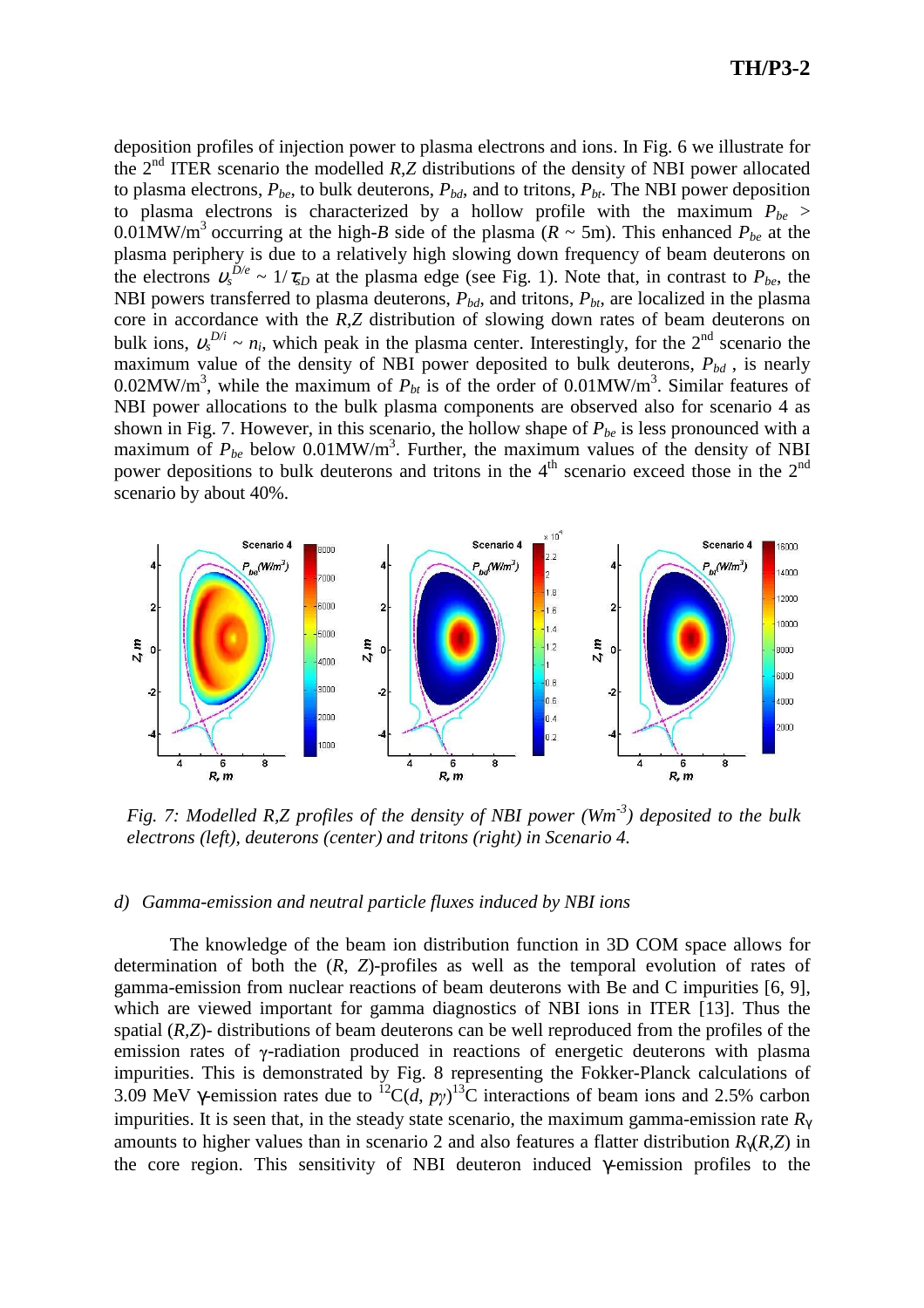## **TH/P3-2**

operational scenario, which is nearly independent of the type of gamma emitting reaction, makes multi-channel gamma measurements a viable tool for diagnostics of NBI generated ions. On the other hand, examining the time evolution of gamma-emission induced by NBI



*Fig. 8: Modelled profiles of 3.09MeV*  $\gamma$ *-emission rates from <sup>12</sup>C(d,p* $\gamma$ *)<sup>13</sup>C reactions in* m<sup>3</sup>s<sup>-1</sup> in the case of superposition of 16.5MW on-axis and 16.5MW off-axis injection for *the 2nd scenario (left) and the 4th scenario (right).*

deuterons can give us information about slowing down and loss rates of beam ions. The capability of such gamma diagnostics of beam ions can be illustrated by a qualitative analysis of  $R_\gamma$  based on a 1D Fokker-Plank model [9]

$$
R_{\gamma}(t) \propto \int_{E_{\min}}^{\infty} dE \sqrt{E} \int_{0}^{\tau_{D\gamma}} d\tau \sigma_{\gamma}(E') \sqrt{E'} \exp\left(-\frac{\tau}{\tau_{l}}\right) S(E, t-\tau) \tag{1}
$$

with

$$
E' = \left[E^{3/2} \exp\left(-\frac{3\tau}{\tau_{sD}}\right) - E_c^{3/2} \left(1 - \exp\left(-\frac{3\tau}{\tau_{sD}}\right)\right)\right]^{2/3}, \quad \tau_{D\gamma} = \frac{\tau_{sD}}{3} \ln \frac{E^{3/2} + E_c^{3/2}}{E_{\min}^{3/2} + E_c^{3/2}},\tag{2}
$$

where  $S(E,t)$  is the time-dependent source term of NBI ions,  $\sigma_{\gamma}$  specifies the cross section of the considered nuclear reaction of deuterons with impurity ions, *E*min denotes the energy threshold for this reaction,  $\tau_l$  the average loss time and  $E_c \sim 20T_e$  the critical energy [14]. Taking  $S(E,t) \sim \delta(E-E_0)\eta(-t)$ , where  $\delta(x)$  designates the Dirac delta function and  $\eta(x)$  the Heaviside step function, we obtain from Eq. (1) the following expression describing the temporal evolution of  $R_\gamma$  after NBI has been switched off at *t*=0:

$$
R_{\gamma}\left(t>0\right) \propto \sqrt{E} \int_{t}^{\tau_{D\gamma}} d\tau \sigma_{\gamma}\left(E'\right) \sqrt{E'} \exp\left(-\frac{\tau}{\tau_{l}}\right)\Big|_{E=E_{0}}, \quad E_{0} = 1 \text{ MeV}. \tag{3}
$$

Figure 9 demonstrates such an evolution of gamma emission produced by  ${}^{9}Be(d, n\gamma) {}^{10}B$ interactions of beam deuterons and beryllium impurities after NBI switch-off. The gamma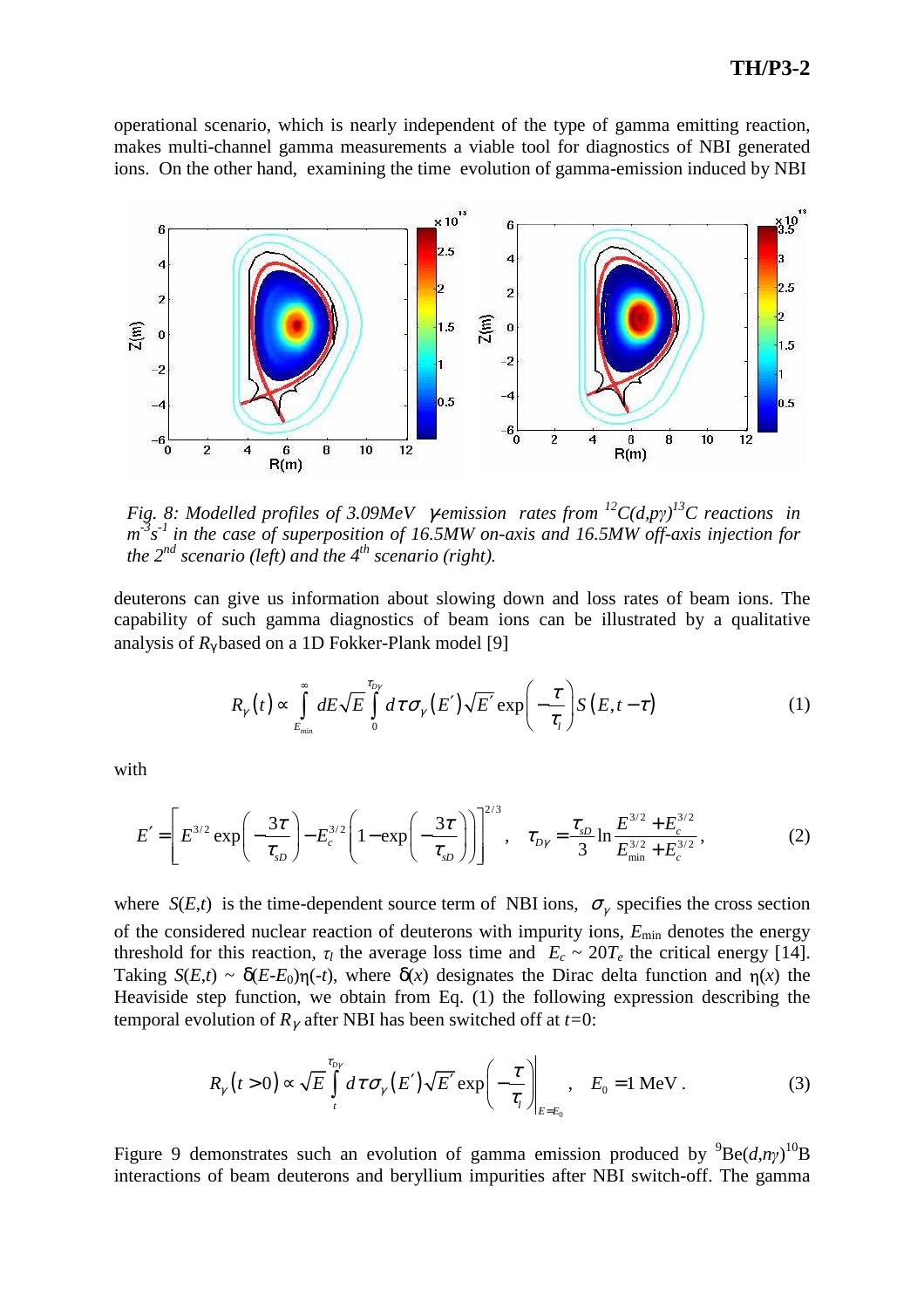emission rates are seen to decay faster when the critical energy of deuterium ions is higher and their confinement is degraded. In the case of well confined beam deuterons the



*Fig. 9: Evolution of 2.87 MeV gamma emission from nuclear reactions of beam deuterons with 2,5% beryllium impurities after NBI switch-off.* 

characteristic time of  $R<sub>γ</sub>$ -decay is about  $0.2\tau_{sD}$  at low  $E_c$ =100 keV and decreases to  $\sim 0.1\tau_{sD}$  at  $E_c = 500$  keV. Poor confinement associated with  $\tau_l < 0.1 \tau_{sD}$ will significantly enhance the decay rates of gamma emission. Thus we conclude that for the experimental assessment of the slowing-down and/or loss rates of the beam deuterons the gamma measurements with about 50*ms* time resolution are required.

An examination of the confinement of NBI ions in ITER plasmas may be undertaken also by analyzing energetic neutral particle fluxes emitted from the plasma, which are mainly formed by recombination and charge exchange reactions of NBI generated deuterons. Knowledge of the distribution functions of beam ions in 3D COM space as well as of the bulk electrons and background neutrals allows

to simulate the energy spectra of  $D^0$  neutrals produced by NBI deuterons. The modeling carried out demonstrated a prominent sensitivity of these spectra to the plasma scenario chosen and confirms the capability of NPA diagnostics of NBI ions in ITER.

## **3. Summary**

Our Fokker-Planck modelling of NBI deuterons in ITER makes evident the sensitivity of the spatial and velocity distributions of NBI generated ions to different operation scenarios. NBI deuterons are shown to be strongly anisotropic over their longitudinal energy resulting in a substantial beam driven current. In the steady-state scenario this NBI induced current is, in the core region, even comparable to the total plasma current. The poloidal profiles of the density of beam deuterons as well as of the NBI power deposition to electrons and to bulk plasma ions are calculated. The simulations performed demonstrate the potential of NBI ion diagnostics in ITER via measurements of gammaemission from nuclear reactions of fast ions with Be and C impurities, and also via neutral particle detectors analyzing the fluxes of energetic deuterium neutrals launched from the plasma.

## *Acknowledgement*

*This work, supported by the European Communities under the contract of Association between EURATOM/ÖAW was carried out within the framework of the European Fusion Development Agreement (particularly within the TW6-TPDS-DIADEV project). The views and opinions expressed herein do not necessarily reflect those of the European Commission.*